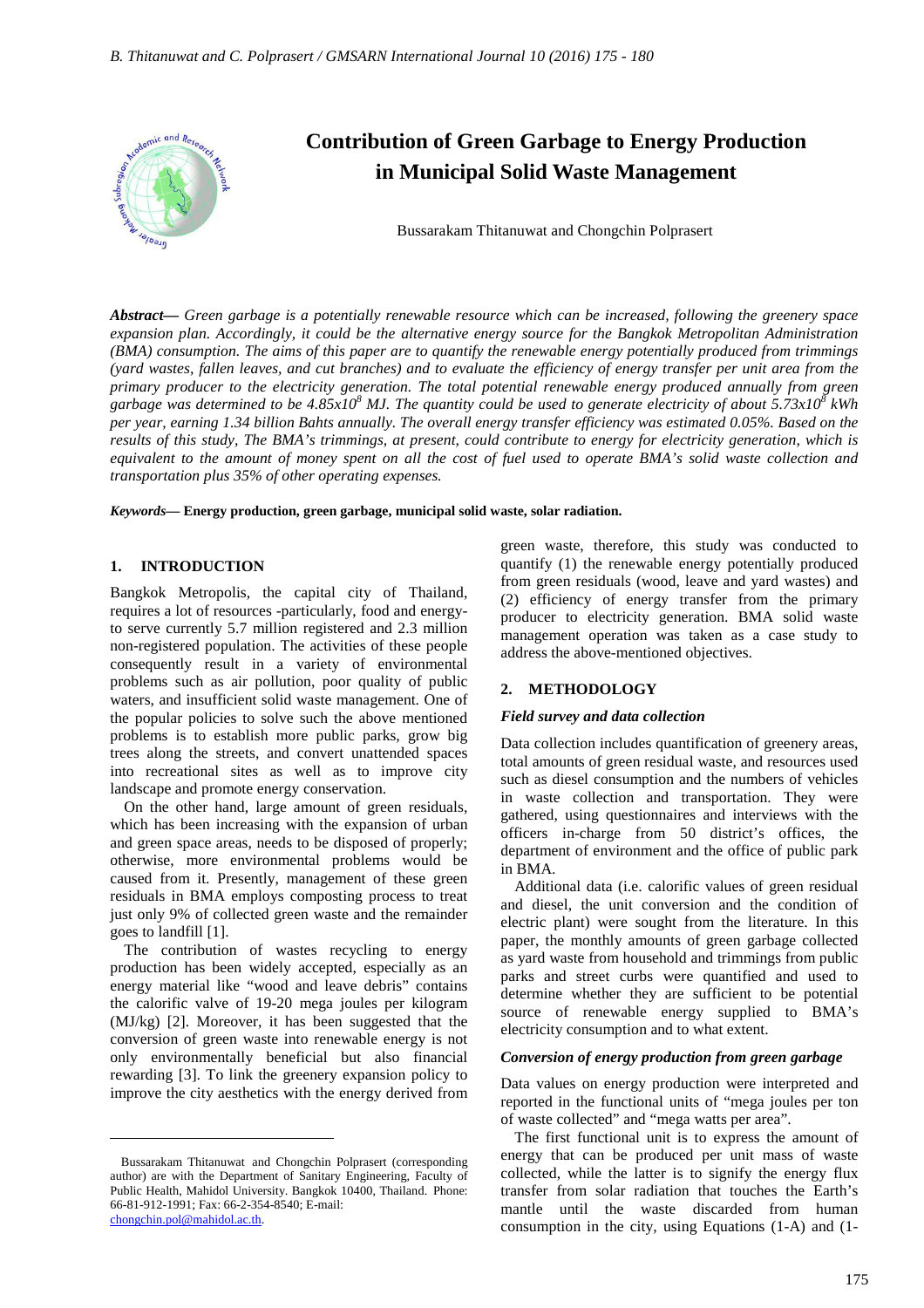B). The carbon-balanced model was used to simulate the energy transfer which includes a major process to convert light energy from the average of photosynthetic 168  $W/m^2$  into chemically-stored energy compound in the form of "organic matter" [4],[5]. The photosynthetic reaction coupled with thermodynamic computation is shown as follows:

 $CO<sub>2</sub>(g)$  + H<sub>2</sub>O (l)  $\longleftrightarrow$  CH<sub>2</sub>O (s) + O<sub>2</sub> (g)  $\Delta H_0^f$  ;  $-393.5$   $-285.8$   $-211.3$  0  $\cdot$ kJ/mol  $\Delta H^{\circ} = (-211.3+0)$ - $(-393.5-285.8)$  $\Delta H^{\circ} = +468$  kJ/mol

As the reaction enthalpy value is found positive, energy content is adsorbed within the organics at a thermodynamic proportion of 39 kJ/g C. Energy transfer efficiency is computed, using Equation (2).

The energy transfer efficiency from the basic operation of steam electric plant is taken from the average of 40- 45% [6]. The transfer efficiency of each stage can be calculated by dividing the energy flux of output-stage with the input-stage as demonstrated in Equation (3).

The overall efficiency of energy transfer from solar radiation to electricity generation can be determined by dividing the energy flux produced from green waste with the solar radiation flux as shown in Equation (4).

 $E_w = [$ (Calorific value) x (Total amount of waste per year)] / (Total areas of BMA) (1-A)

 $E_{elec}$  = (Gross Electrical Output per year) / (Total areas of  $BMA)$  (1-B)

where  $E_w$  is energy flux from green wastes  $(MJ/m^2-y)$ ;  $E_{elec}$  is energy flux from electricity production (MJ/m<sup>2</sup>y); the units of calorific value, total wastes, gross electrical output, and area are MJ/kg, ton/y, MJ/y and  $m^2$ , respectively.

$$
\eta_{\text{steam-boiler}} = (E_{\text{out}}/E_{\text{in}}) \times 100\%
$$
 (2)

where η is the overall efficiency of electric plant (unitless);  $E_{in}$  is the amount of heat added to steam (MJ/y);  $E_{\text{out}}$  is the gross electrical energy output (MJ/y).

$$
\eta_{transfer\text{-}stage\ (n)\ to\ (n+1)} = (E_{(n+1)\text{-}stage}/E_{(n)\text{-}stage}) \ x\ 100\% \tag{3}
$$

where  $\eta_{\text{transfer-stage (n) to (n+1)}}$  is the efficiency of energy transfer in each stage  $(\%)$ ; E<sub>(n)-stage</sub> is energy flux from the beginning stage  $(MJ/m^2-y)$ ;  $E_{(n+1)\text{-stage}}$  is energy flux next from the beginning stage  $(MJ/m^2-y)$ .

$$
\eta_{\text{transfer-overall}} = (E_{\text{elec}}/E_{\text{solar}}) \times 100\%
$$
 (4)

where  $\eta_{\text{transfer-overall}}$  is the overall efficiency of energy transfer (%); Esolar is energy flux from solar radiation  $(168 \text{ W/m}^2 \text{ or } 2,612.74 \text{ MJ/m}^2\text{-y}).$ 

### **3. RESULTS AND DISCUSSION**

## *BMA's green garbage generation and management.*

From the BMA greenery area, large quantities of green

residuals; for examples, wood, fallen leaves, and cut branches; from the process of garden and tree trimming operations are produced as shown in Table 1.

In this study, the amount of collected green wastes are obtained from three sources- public parks, roadsides and households. Firstly, wastes collected from public parks consisting of yard waste and fallen leaves are carried out by two responsible groups; the office of public park and the BMA's district offices. The second source comes from roadsides or street park taken care by the BMA's district offices. In this portion, waste components are different from the first, mainly consisting of cut branches, wood and some of fallen leaves. The last source is from household's gardening, handled by the Solid Waste Management Division. The composition of green residual from this source is similar to the previous one; however, they are combined with other household refuse without any preliminary segregation for the purpose of reuse or recycling.

Prior to being landfilled outside BMA, the collected wastes are transported to the transfer centers at On Nut, Nongkhaem, or Sai Mai, depending on the closer distance to the center. The overall processes of green garbage sources and management are illustrated in Fig. 1.

Total amount of green waste produced annually in BMA is found to average 248,886 ton of which 2%, 7% and 91% come from public parks, roadsides and households, respectively. These indicate that the major portion of green residuals (226,554 ton/y) is collected from domestic households, which is found to be just only 6.6% of total SW generated in BMA [1].

### *Potential energy from renewable green garbage.*

The energy potential of the BMA's green garbage from three sources- public parks, roadsides, and householdsare estimated to be about  $9.07 \times 10^7$ ,  $3.45 \times 10^8$ , and  $4.42x10<sup>9</sup>$  MJ/y, respectively. Result shows that households can be the potential source of these renewable energy derived from the quantity of green garbage generated in BMA area. However, these energy quantities, based on area of concern (see Table 1), are computed to be 0.0065, 0.0036, and 0.00091 MW/ha, indicating that biomass generated from public parks could be the most potential source of renewable energy for electricity generation

From the average diesel consumption of 5.72 liters per ton of collected wastes found in this study, the total diesel fuel used in the BMA's solid waste collection and transportation can be determined to be  $1.81x10^7$  L/y, accounting to 544 million baht per year [10]. Meanwhile the diesel consumption only for green wastes collection was found to be  $1.42x10^6$  L/y, accounting to 43 million baht per year.

Therefore, to evaluate the capability of green waste utilization in BMA, the energy transformation to electricity generation was determined, based on steam boiler generator with the transfer efficiency in the range of 40-45% [6]. Using the average of 42.5%, the electricity generated from green waste is computed to be about  $2.06x10^9$  MJ/y (or  $5.73x10^8$ kWh/y).

Cost estimation from electricity sold to outside grid,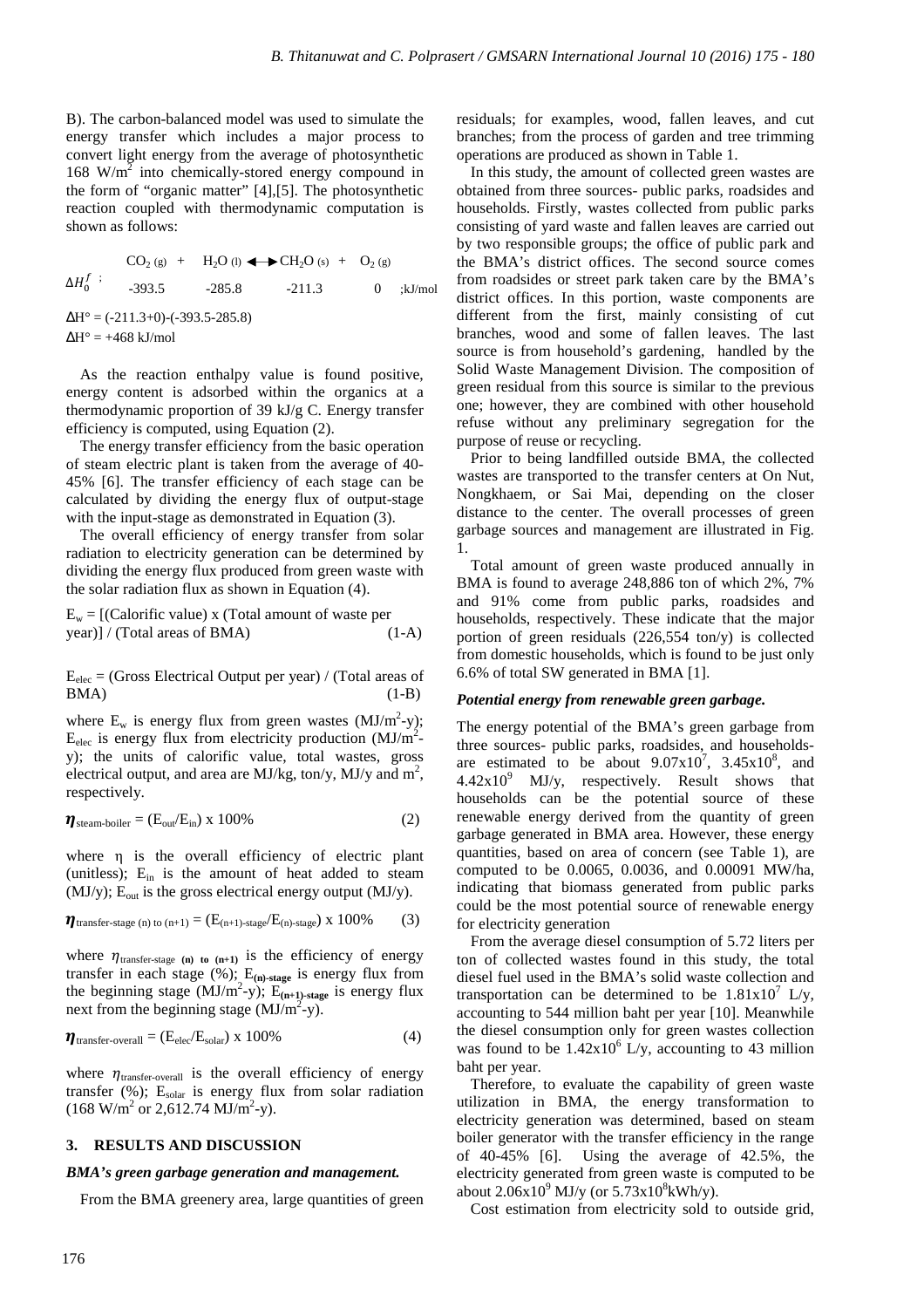which is an interconnected network for transmitting electricity from suppliers to consumers, is found to be 1,432 million baht per year [11], of which 3% can be spent on buying the diesel fuel to cover 100% the collection of total green garbage and approximately 35% can cover all of the total diesel fuel used in the BMA's solid waste collection; while the rest of money (62% or 888 million baht) can cover 33.5% of the cost in the BMA's solid waste collection which accounting to 3,195 million baht per year [12].

From the results above, the net annual value of money from using green garbage for electricity generation is summarized in Table 2.

### *Energy transfer efficiency.*

The mobilization of energy starts with approximate 49 percent of the total incoming solar radiation  $(342 \text{ W/m}^2)$ directly absorbed by the earth's surface. Conversion of  $CO<sub>2</sub>$  and  $H<sub>2</sub>O$  by plants into "green organic matter" then

occurs from the energy flux of 2,612.74  $MJ/m^2$ -y.

The energy fluxes of collected green wastes in the BMA's area of 1,569  $km^2$  is found to be 3.09 MJ/m<sup>2</sup>-y. In the meantime, the energy flux calculated from the process of electricity generation is estimated 1.31  $\text{MJ/m}^2$ -y which are about 50% of the energy flux from un-processed green wastes.

The transfer efficiency can be divided into two stages. Firstly, from solar radiation (stage1) to the collected green wastes, the transfer efficiency is found to be 0.12%. Secondly, from the previous one (stage2) to electricity generation, it is taken from [6] to be 42.5%.

Overall, energy transfer efficiency, from solar radiation through electricity generation, is found to be 0.05%. The mobilization of energy flux from the beginning (solar radiation) in this case study is depicted in Fig. 2.

| <b>Sources</b>                                   |                    | Green garbage               | Potential of energy produced $^{(2)}$ |                 |
|--------------------------------------------------|--------------------|-----------------------------|---------------------------------------|-----------------|
|                                                  |                    | (Ton/month)                 | (MJ/y)                                | $(MW/ha)^{(3)}$ |
| (1) Public park (31 public parks) <sup>(1)</sup> |                    | 178.28<br>387.76<br>$+$     |                                       |                 |
| Subtotal $(1)$                                   |                    | 387.76                      | 9.07x10'                              | 0.0065          |
|                                                  | Central BKK        | 326.50<br>59.52<br>$+$      |                                       |                 |
|                                                  | Southern BKK       | 231.66<br>66.70<br>$+$      |                                       |                 |
| (2) Roadsides and                                | Northern BKK       | 358.59<br>127.69<br>$+$     |                                       |                 |
| public green                                     | Eastern BKK        | 130.22<br>50.86<br>$+$      |                                       |                 |
| spaces                                           | Northern Thonburi  | 240.84<br>$\pm$ 97.48       |                                       |                 |
|                                                  | Southern Thonburi  | 185.44<br>38.69<br>$+$      |                                       |                 |
|                                                  |                    |                             |                                       |                 |
| Subtotal (2)                                     |                    | 1,473.25                    | $3.45x10^{8}$                         | 0.0036          |
|                                                  | <b>Central BKK</b> | 3,180.09<br>106.02<br>$+$   |                                       |                 |
|                                                  | Southern BKK       | 4,355.73<br>189.54<br>$\pm$ |                                       |                 |
| (3) Households                                   | Northern BKK       | $2,936.30 \pm 125.75$       |                                       |                 |
|                                                  | Eastern BKK        | $3,482.08 \pm 189.01$       |                                       |                 |
|                                                  | Northern Thonburi  | 2,269.07<br>87.34<br>土      |                                       |                 |
|                                                  | Southern Thonburi  | 2,656.23<br>124.73<br>$+$   |                                       |                 |
|                                                  |                    |                             |                                       |                 |
| Subtotal (3)                                     |                    | 18,879.50                   | $4.42x10^{9}$                         | 0.0009          |
| <b>Total</b>                                     |                    | 20,740.51                   | $4.85x10^{9}$                         | $0.001^{(4)}$   |

**Table 1. Average amount of green garbage and its potential energy in Bangkok Metropolis.**

(1) The data of green waste quantities are derived from 31 public parks [7] where the office of Public Park is directly responsible for waste handling. Meanwhile the district offices are taking care of other public parks where waste are collected and mixed with trimmings from street curb or roadsides.

(2) Calculated from the average calorific value of 19.5 MJ/kg.

(3) Calculated from the total area in each source including publicpark [8], roadsides with other green spaces [9], and household area are estimated at 446, 3,094, and 156,870 hectare, respectively.

(4) Calculated based on the total amounts of green garbage and total area of BMA (Not the summation of values calculated above).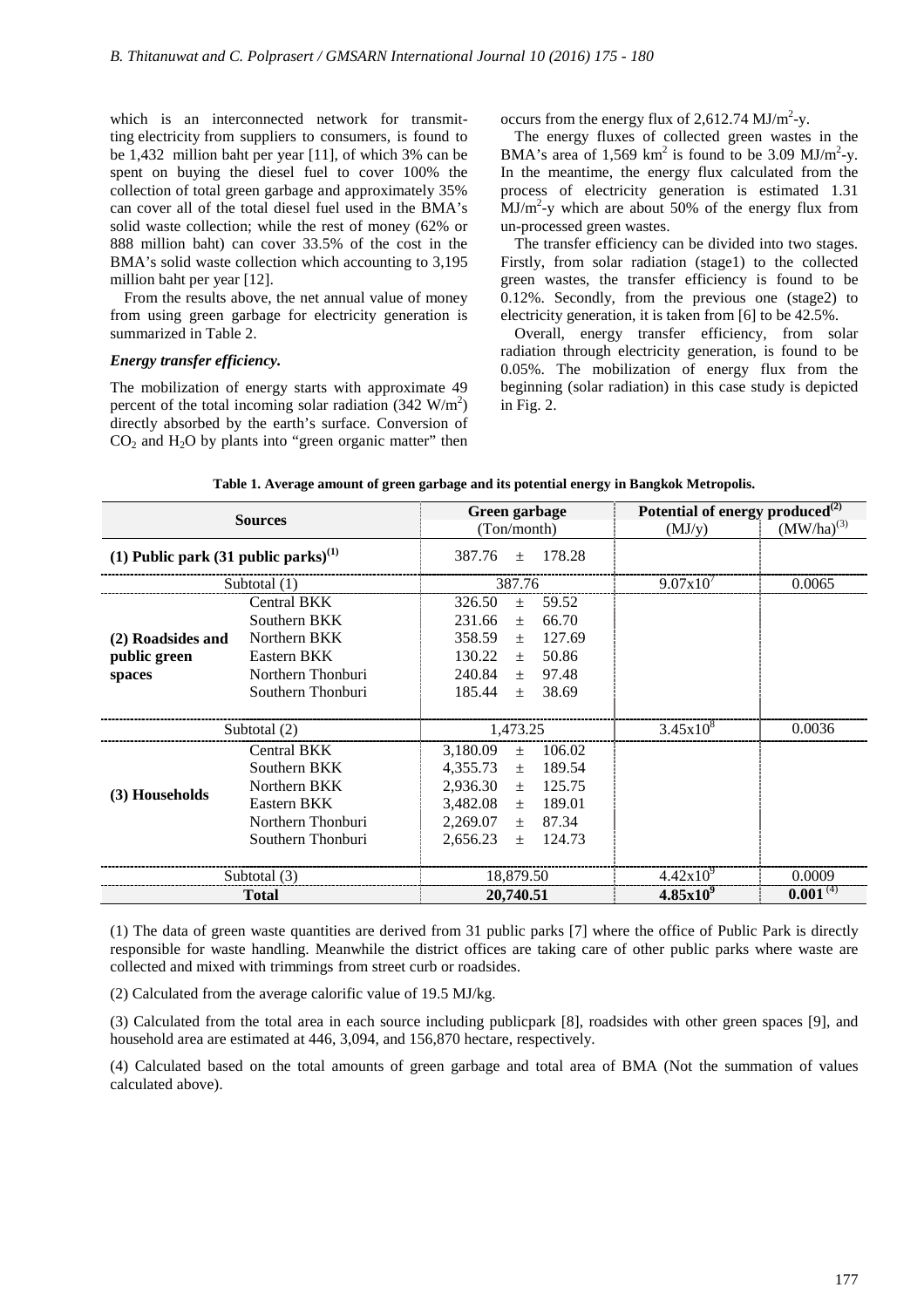

**Fig. 1 Material flow of green garbage management in BMA.** 

| Table 2. Net annual value of money from using green garbage to electricity generation. |  |  |
|----------------------------------------------------------------------------------------|--|--|
|----------------------------------------------------------------------------------------|--|--|

|                                                                               | (A) Expenses                                                                                   | (B) Income                                        |  |  |
|-------------------------------------------------------------------------------|------------------------------------------------------------------------------------------------|---------------------------------------------------|--|--|
| BMA's SW collection cost: 3,195 million baht.                                 |                                                                                                | 1. Collected green garbage: 248,886.12 tons       |  |  |
| 1. Operation cost: 2,651 million baht.                                        |                                                                                                | 2. Potential of renewable energy:                 |  |  |
|                                                                               |                                                                                                | 4.85x10 <sup>9</sup> MJ                           |  |  |
| 2. Fuel consumption and cost: $1.81 \times 10^7$ L, accounting to 544 million |                                                                                                | 3. Electricity generation: $5.73 \times 10^8$ kWh |  |  |
| baht.                                                                         |                                                                                                |                                                   |  |  |
|                                                                               | 2.1 For MSW (except green garbage): $1.67 \times 10^7$ L, accounting to                        | 4. Electricity sold: 1,432 million baht           |  |  |
|                                                                               | 501 million baht.                                                                              |                                                   |  |  |
|                                                                               | 2.2 For green garbage: $1.42 \times 10^7$ L, accounting to 43 million baht.                    |                                                   |  |  |
|                                                                               | 3% of earned money covered 100% of fuel cost for green garbage collection.                     |                                                   |  |  |
| <b>Net</b><br>value:                                                          | 35% of earned money covered 100% of fuel cost for other MSW collection.                        |                                                   |  |  |
|                                                                               | The rest 62% of earned money (888 million baht) covered 33.5% of the BMA's SW collection cost. |                                                   |  |  |



\* Calculated based on the total amounts of green garbage and total area of BMA

**Fig. 2 Energy mobilization for green garbage in BMA.**

# **4. CONCLUSION**

The potential energy produced from green waste biomass

in BMA was found to be  $4.85 \times 10^9$  MJ/y. Using  $42.5\%$ energy transfer efficiency for a steam-boiler power plant, the total electricity generated was found to be  $5.73 \times 10^8$